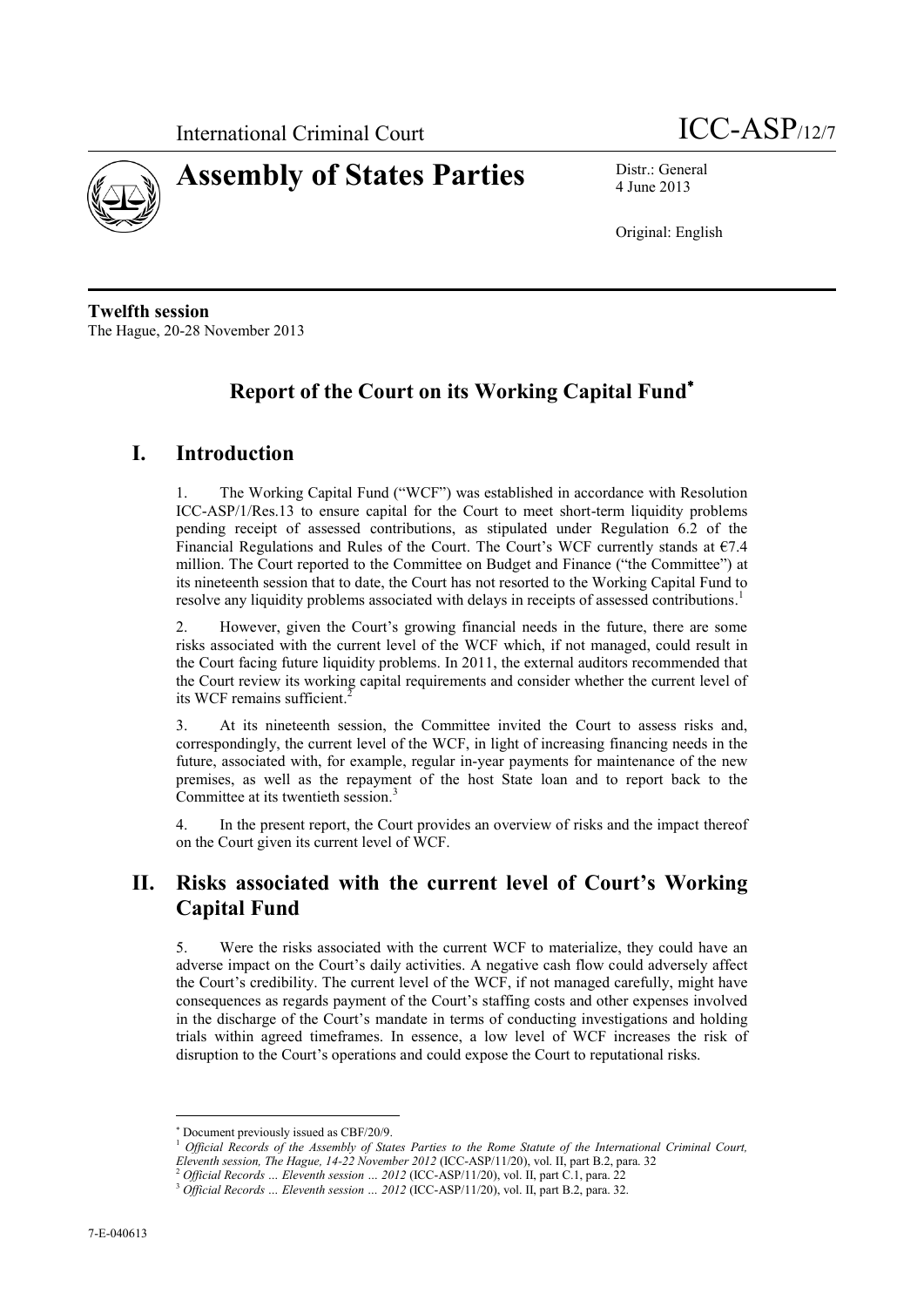6. The Court has identified four main factors which could affect the ability of the WCF to function as a last resort in the event of short-term liquidity problems pending receipt of assessed contributions. The following aspects should be taken into consideration when assessing the level at which the WCF should be set: (i) timely receipt of assessed contributions by the Court; (ii) change in contribution payment pattern; (iii) monthly average level of expenditure deriving from the size of the programme budget being implemented by the Court; and (iv) the total amount of contingency fund notifications submitted by the Court.

7. In addition to the factors highlighted in paragraph 6, the Court will have to consider the impact of the new scenario once the Court moves to the permanent premises. This is considered in this report in section G.

### **III. Delay in payment of assessed contributions by major donors**

8. The Court relies on timely payments from States Parties to fund its day-to-day activities. This is particularly important considering that the assessed contributions of ten major donors amount to  $\epsilon$ 84 million or 73 per cent of all assessed contributions to the Court (based on 2013 figures). While assessed contributions are payable within 30 days of receipt of the communication from the Registrar on the amount assessed in accordance with Regulation 5.6 rule 105.1 of the Financial Regulations and Rules of the Court, the payment history shows that this requirement is not met.

9. Since the start of the global financial crisis and the recent funding trend, the Court has observed significant delays in the payment of assessed contributions by large and small donors alike. If the trend continues, the Court could be in a position in which it is unable to fund its commitments out of the available assessed contributions and would have to access the WCF. As an example, by the end of 2012, the Court was already exposed to larger outstanding assessed contributions (6.9 per cent or  $66.6$  million) compared to the corresponding period in 2011 (0.3 per cent or  $\epsilon$ 0.4 million). If the trend for 2012 were to be confirmed this year (i.e., same donors delaying payments), the Court would have an outstanding assessed contribution of €9 million (8 per cent of the total assessed contributions). This amount is quite significant should the Court need to resort to the WCF to fund its operating activities, given its current level. The Court would therefore be exposed to a very high risk.

10. In the worst case scenario, where some of the major donors delay payment by one month, based on their past payment history, and the payment pattern is pushed further downstream, the Court will risk failing to meet its short-term commitments out of the Working Capital Fund as it stands. A detailed simulation of cash flow projections show that if the payment pattern of States Parties, especially major donors, is delayed in the first quarter, the Court will experience a cash shortfall of  $\epsilon$ 1.3 million and  $\epsilon$ 4.5 million in January and February respectively, after applying the current WCF (based on 2013 figures) assuming same trend continues. In conclusion, it is clear that deferral of payment by several States Parties adversely affects the Court's cash flow and the level of the WCF should be raised accordingly to reduce the risk of business interruption.

### **IV. Change in contribution payment pattern**

11. The financial crisis has affected most of the Court's Member States and has resulted in those Members States either delaying or not paying their assessed contributions in full. In recent years, the Court has seen a significant change in the payment pattern of assessed contributions from Member States. Some contributors who previously paid in one installment, usually in the first quarter of the year, have shown a trend towards paying in two installments spread over the budget year. This has an impact on the Court's cash projections, its cash operations needs and use of the WCF, particularly given that the current WCF represents less than one month of the Court's operating costs, currently around  $\epsilon$ 9 million per month. If this trend is confirmed, an increase in the level of the WCF would reduce the risk of business interruption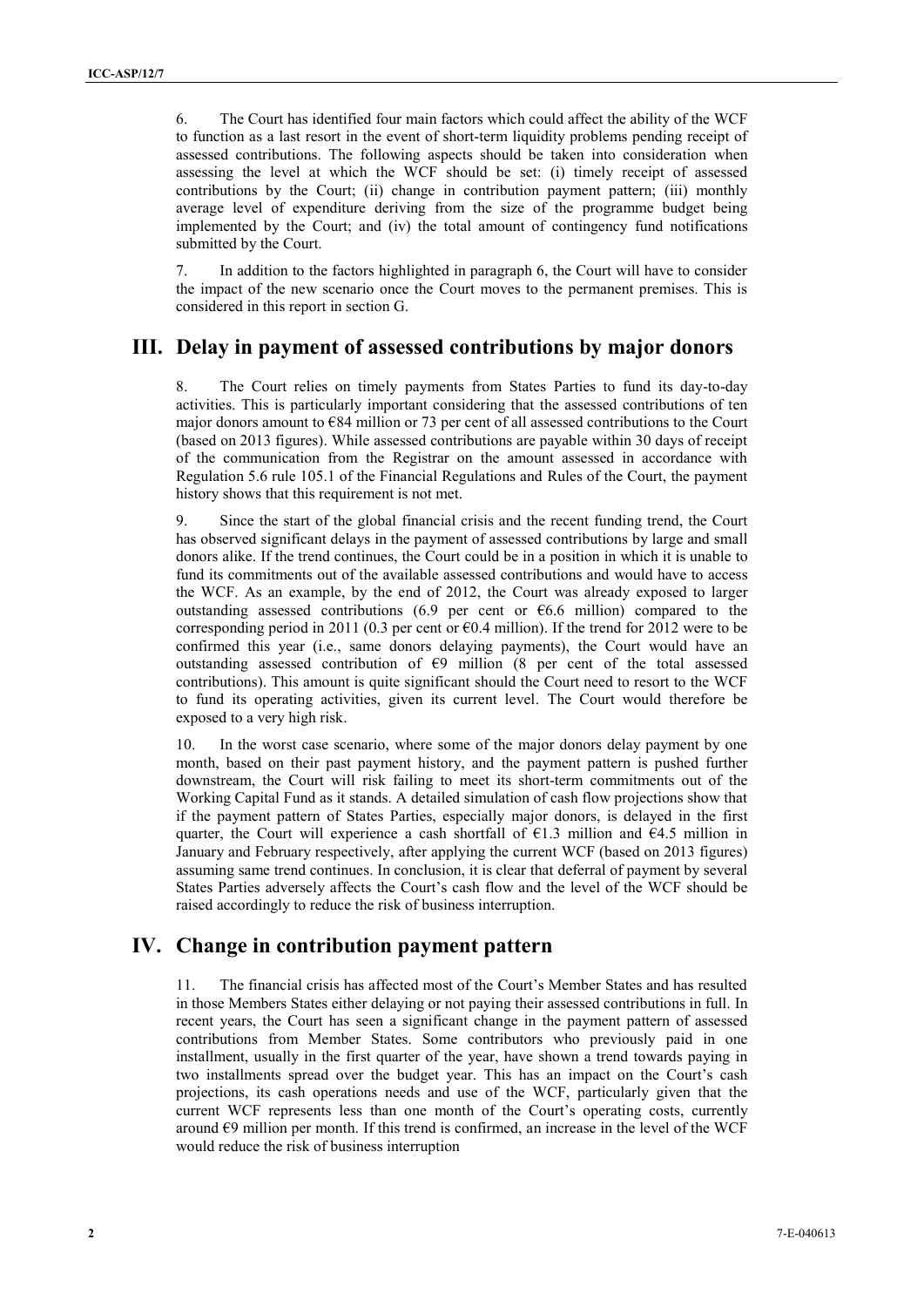## **V. Working Capital Fund, annual budget and Court's expenditure trend**

#### **A. Working Capital Fund and expenditure trend**

12. The Court's annual budget has increased, triggering a rise in monthly average expenditures, whereas there has been no corresponding increase in the level of the WCF. The Court's average monthly operating costs currently stand at approximately €9 million compared to WCF of  $\epsilon$ 7.4 million, representing less than one month's expenditure. Current Court practice is not in line with most UN Common System organizations which maintain their Working Capital Fund at a level equal to four to six weeks of their operating expenses. The Court implemented this best practice at four-week level when the WCF was established.

#### **B. Working Capital Fund and the Court's annual budget**

13. Analysis of the Court's annual budget and WCF has shown that the WCF has not grown in line with the approved Annual Budget. By 2013 the WCF had shrunk by 0.7 per cent compared to the 2011 budget. If the trend continues, the WCF will not be sufficient to meet the Court's future obligations should it face liquidity problems.

| Years                                           | 2011                   | 2012             | 2013             |
|-------------------------------------------------|------------------------|------------------|------------------|
| WCF as a % of the Budget                        | $7.1\%$                | $6.8\%$          | 6.4%             |
| WCF budget in absolute terms                    | €7.4 m                 | €7.4 m           | €7.4 m           |
| Monthly average operational costs               | $€8.6$ m               | €9 m             | $€9.5$ m         |
| Desirable WCF<br>(six weeks of operating costs) | €12.9 m $(12.5%)$      | €13.6m $(12.5%)$ | €14.3m $(12.5%)$ |
| WCF Gap                                         | $\epsilon$ 5.5 million | $66.2$ million   | €6.9 million     |

**Table 1: Working Capital Fund as a percentage of the Court's annual budget** 

## **VI. Pre-financing of Contingency Fund activities**

14. In recent years, the Court has seen increased use of the Contingency Fund for activities relating to situations that were unforeseen during the budget preparations. Such activities need to be pre-financed using the regular budget until it is determined whether Contingency Funds can be accessed, which normally happens at year-end. Pre-financing these activities increases the Court's regular monthly operating costs. If these Contingency activities continue to grow, the Court will face financial difficulties given the current level of the WCF.

### **VII. Permanent Premises**

#### **A. Future regular maintenance and operating costs of the new Court's premises**

15. Once the Court's permanent premises have been completed and handed over to Court for use, the Court will start to incur increased costs associated with the operation and maintenance of those premises. Those costs are currently estimated to be  $\epsilon$ 3.3 million per year, a net additional increase of between  $\epsilon$ 0.46 and  $\epsilon$ 0.70 in comparison with current Court premises operation and maintenance costs. The costs will result in additional cash outflows for the Court. They will be budgeted for in the annual budget. However, any delay or nonpayment of the assessed contributions will put the Court under additional financial strain.